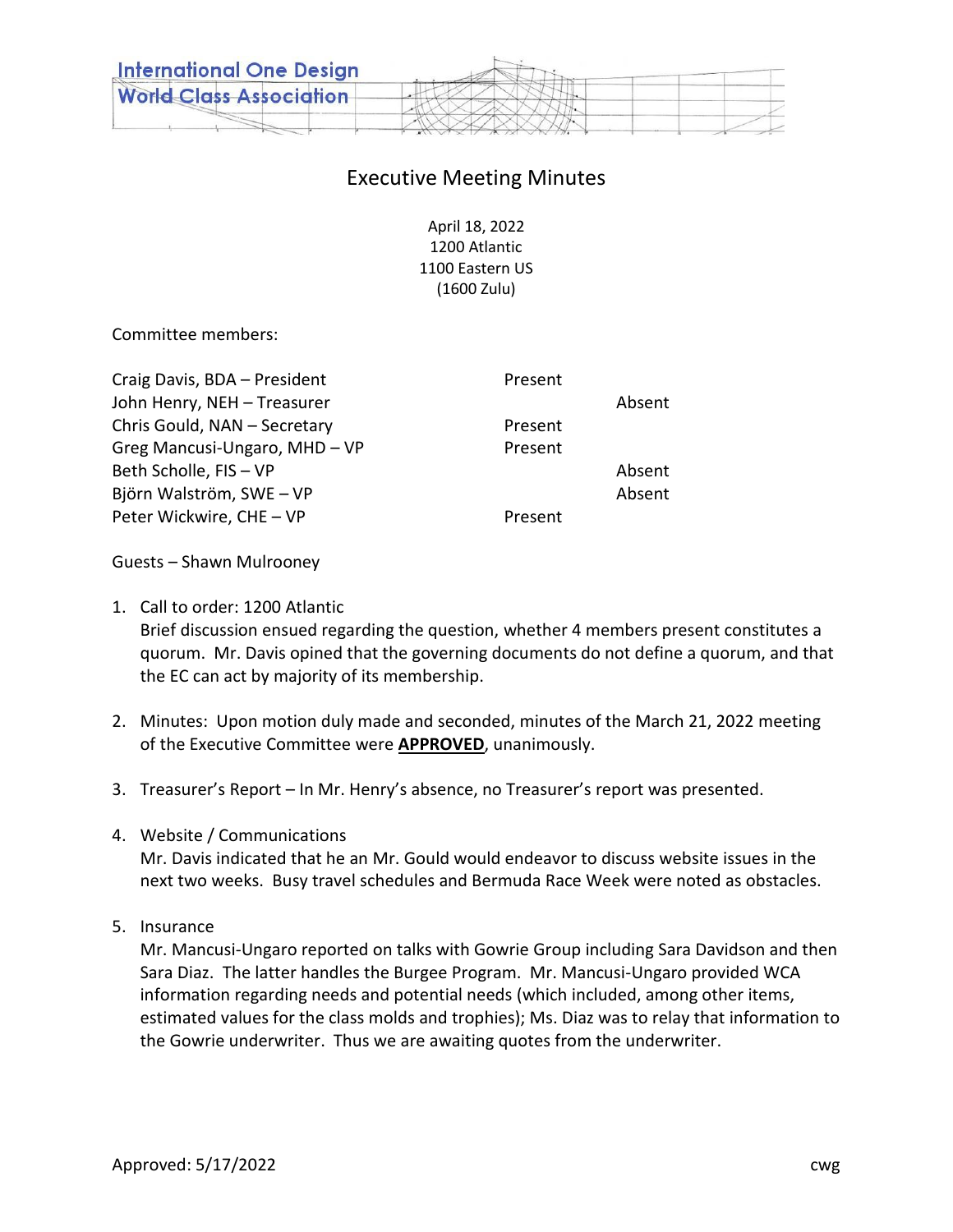| <b>International One Design</b> |  |
|---------------------------------|--|
| <b>World Class Association</b>  |  |
|                                 |  |

- 6. Technical Committee / Class Measurer / World Sailing Representative, etc. Mr. Wickwire reported on a meeting of the Technical Committee with himself Pete Stahl, Martin Siese present, Lars Berntsson absent. The group will reconvene Tuesday May 10<sup>th</sup>. Topics include an outline for a "builders manual", plus review and clean-up of Class Rules. Mr. Wickwire also reported that the Chester Fleet had recently voted to allow electronic compasses with unlimited functionality. It was pointed out that implementing such a decision would require a local fleet amendment. Mr. Mancusi-Ungaro expressed the view that functionality beyond magnetic direction is inadvisable. Mr. Gould agreed, adding that class governance procedures exist to address such questions.
- 7. Class Championship; Qualifiers standards
	- 7.1. Mr. Davis suggested that Bill Reed be invited to the next EC meeting to provide an update on plans for the Class Championship at Fishers Island in September. Mr. Davis believes that Fishers Island has not yet named a P.R.O.
	- 7.2. Mr. Mancusi-Ungaro discussed the status of the *ad hoc* committee on championship qualifiers. The committee report has been submitted, and it is being "socialized" among Fleet Captains. So far he is unaware of any negative response. The intent is to submit a proposal for consideration at the AGM in December, 2022, for any changes to be in effect for the 2023 season.
- 8. Status of Fleets

Mr. Mancusi-Ungaro reported on a conversation with Michael Fortenbaugh of Manhattan Fleet. Mr. Fortenbaugh says he believes Manhattan will activate a second boat, and that they will find a third boat, and that they will sail a qualifier series in 2022. Discussion followed regarding the challenges involved.

Mr. Mancusi-Ungaro also reported that according to Paul Zupan, San Francisco Bay Fleet is unlikely to sail a qualifier in 2022, but they have not submitted a request to be classified as an Inactive Fleet.

- 9. Other Business
	- 9.1. Mr. Mancusi-Ungaro suggested elevating the importance of regular Fleet Captains' conference calls.
	- 9.2. Mr Davis reported that Steve Madeira had submitted a bill in the amount of \$500 from the expert who had advised regarding the appropriate corporate structure for WCA, and assistance dissolving the LLC. Upon motion by Mr Mancusi-Ungaro, seconded by Mr. Wickwire, payment of the bill was **APPROVED**, unanimously.
- 10. Next Meeting: Monday May 16, 2022. 1100 ET (Noon Atlantic; 1600 Zulu).
- 11. Adjourned 1300 Atlantic Time